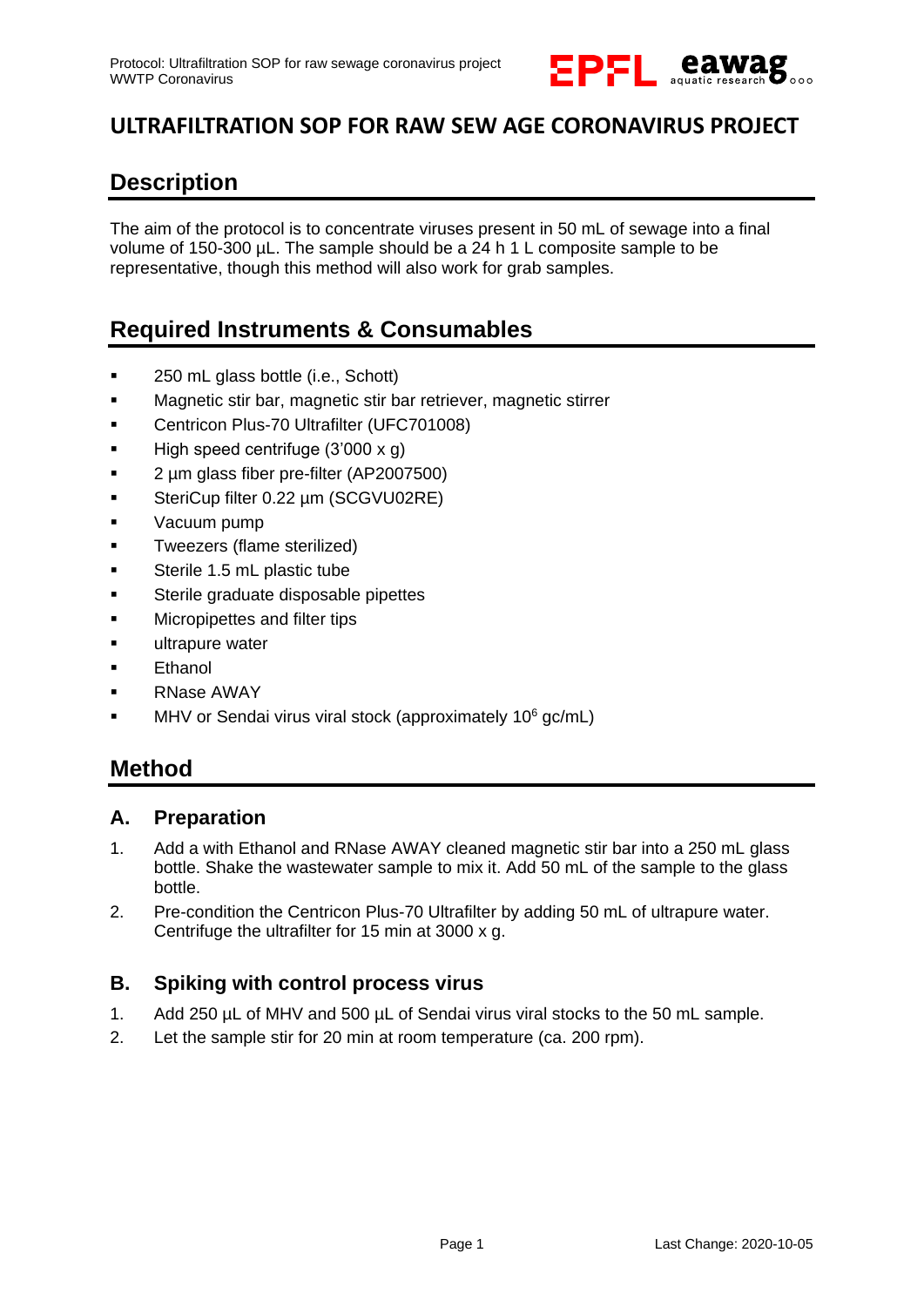Protocol: Ultrafiltration SOP for raw sewage coronavirus project WWTP Coronavirus



### **C. Isolation of viral particles by ultrafiltration**

- 1. The mixed sample of 50 mL raw sewage is either:
	- a. Pre-filtered by using a glass fibre 2 um filter that was placed over the SteriCup filter 0.22 µm with the help of sterile tweezers. When pouring the sample, a magnetic stir bar retriever should be held against the glass bottle to make sure the magnetic stir bar remains in the bottle. Rinse the empty glass bottle (including the magnetic stir bar) and then the  $2 \mu m$  glass fibre pre-filter with 10 mL ultrapure water and filter it. Keep the filtrate.
	- b. Centrifuged for 20 min (10'000 x g) to remove large particles. Decant supernatant into pre-conditioned Centricon-Plus-70 Ultrafilter
- 2. Place the filtrate (1a) or supernatant (1b) into the pre-conditioned Centricon Plus-70 Ultrafilter.
- 3. Centrifuge the ultrafilter at 3'000 x g for 30 min. Discard the filtrate and proceed with step 5.
- 4. To elute the viruses, invert the concentrate cup from the ultrafilter and centrifuge at 1'000 x g for 3 min.
- 5. Approximately 150 to 300 µL of viral concentrate should be recovered. This is carefully pipetted into a 1.5 mL plastic tube.
- 6. Keep the viral concentrate on ice at 4° C for subsequent extraction or freeze at -80°C for later use.

### **Sample codification and labelling**

Samples should be labelled following the format: (WWTP code)  $\equiv$  year (XXXX)  $\equiv$  month (XX)  $\equiv$  day (xx)

Internal code for WWTP are provided in Table 1:

| 01   | Vacallo/Chiasso       |  |  |
|------|-----------------------|--|--|
| 02   | Rancate               |  |  |
| 03   | Barbengo/Lugano       |  |  |
| 04   | Croglio/Purasca       |  |  |
| 05   | <b>Bioggio</b>        |  |  |
| 06   | Foce Ticino/Gordola   |  |  |
| 07   | Giubiasco             |  |  |
| 08   | Biasca                |  |  |
| 09   | Foce Maggia           |  |  |
| 10   | Zürich                |  |  |
| 11.1 | Kloten+Flughafen (KF) |  |  |
| 11.2 | Kloten (K)            |  |  |
| 12   | Lausanne              |  |  |

i.e.: A sample from Lausanne collected the 4rd of March 2020 would be 12\_2020\_03\_04